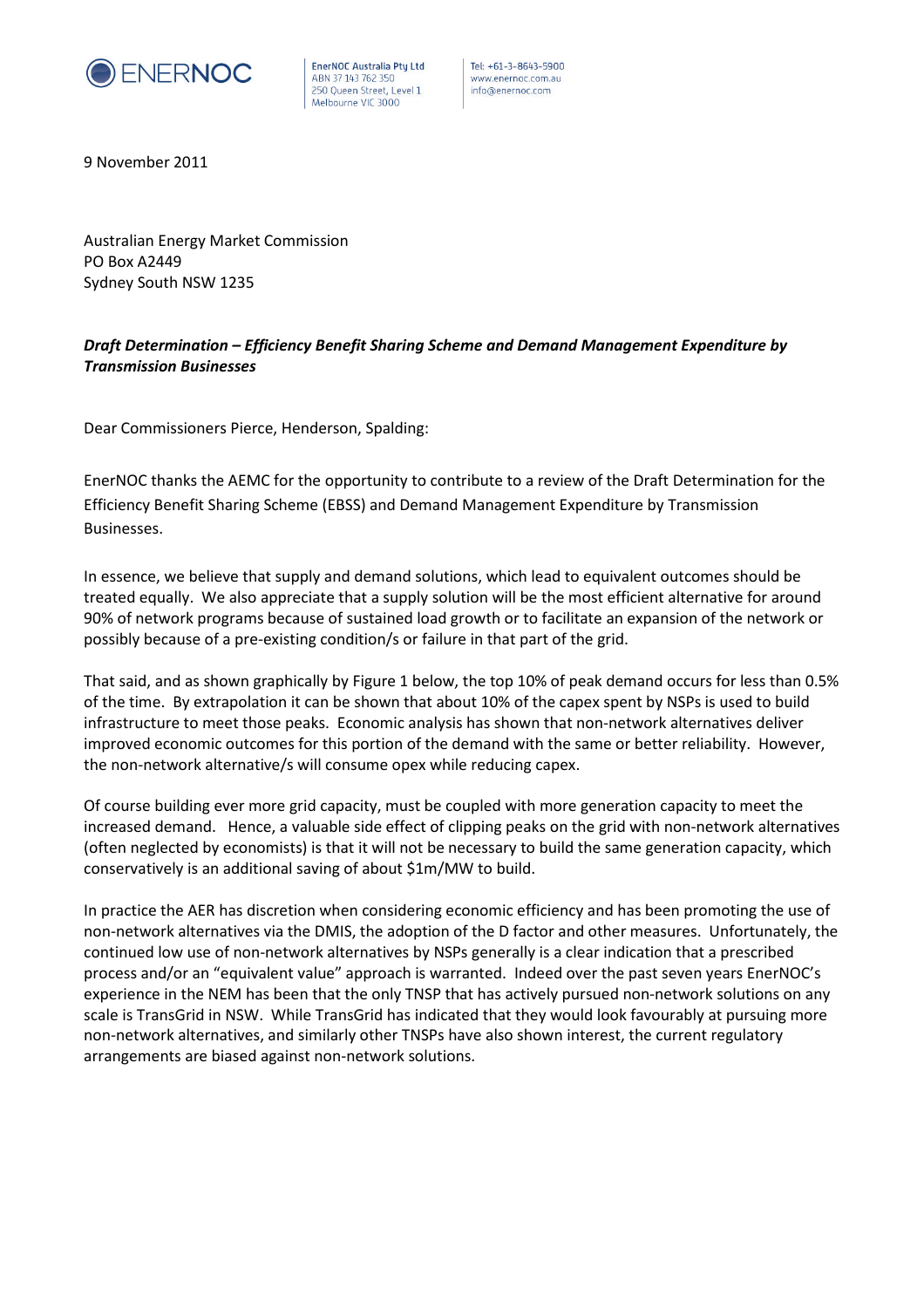

Figure1: Proportion of Peak Demand by State

We also note that Rod Sims, the Chairman of the ACCC, was quoted in the Australian Financial Review (page 1, Tuesday 11 October 2011) questioning whether there were sufficient incentives for demand management in electricity and explicitly saying that he would argue not. This reinforces our long held view that while endeavours to introduce greater efficiencies from non-network alternatives have been helpful, far more needs to be done.

Hence we strongly support the stated AEMC's Strategic Priorities, which explicitly look to improve economic outcomes and encourage the use of non-network alternatives.

One point of concern we have is about the reliability of the electricity supply in the Melbourne CBD for this coming summer<sup>1</sup> and can't help but wonder how much less of a concern it would be and the net improved economic outcome if Network businesses involved were encouraged to strongly embrace demand programs. While the aforementioned report on the supply for the Melbourne CBD considers non-network alternatives, it has no credibility given that the consultant did not investigate the option at all. EnerNOC has a database of demand sources in the Melbourne CBD and outer lying areas, which estimates each site's capability. Our view is that a non-network program in this area is viable with the cooperation from the Network businesses.

EnerNOC is therefore most supportive of this Rule Change and would believe the scheme should be extended to DNSPs. Further, and in support of the statement by Mr Sims, we believe that the low adoption of non-network alternatives as well as cultural and other barriers that these Network companies have to non-network alternatives is justification for affirmative action that promotes more demand side alternatives. One affirmative action that we would like to see is the targeting of NSPs to ensure that 10% of their capex is spent on non-network solutions with no impact on their opex. An alternative scheme is the "Equalisation of Opex and Capex" as adopted by Ofgem in the UK.

<sup>&</sup>lt;sup>1</sup> Refer to "Proposed Augmentation for Melbourne Inner Suburbs and CBD Supply", A Final Report prepared for CitiPower and AEMO by NERA Economic Consulting dated 31 May, 2011